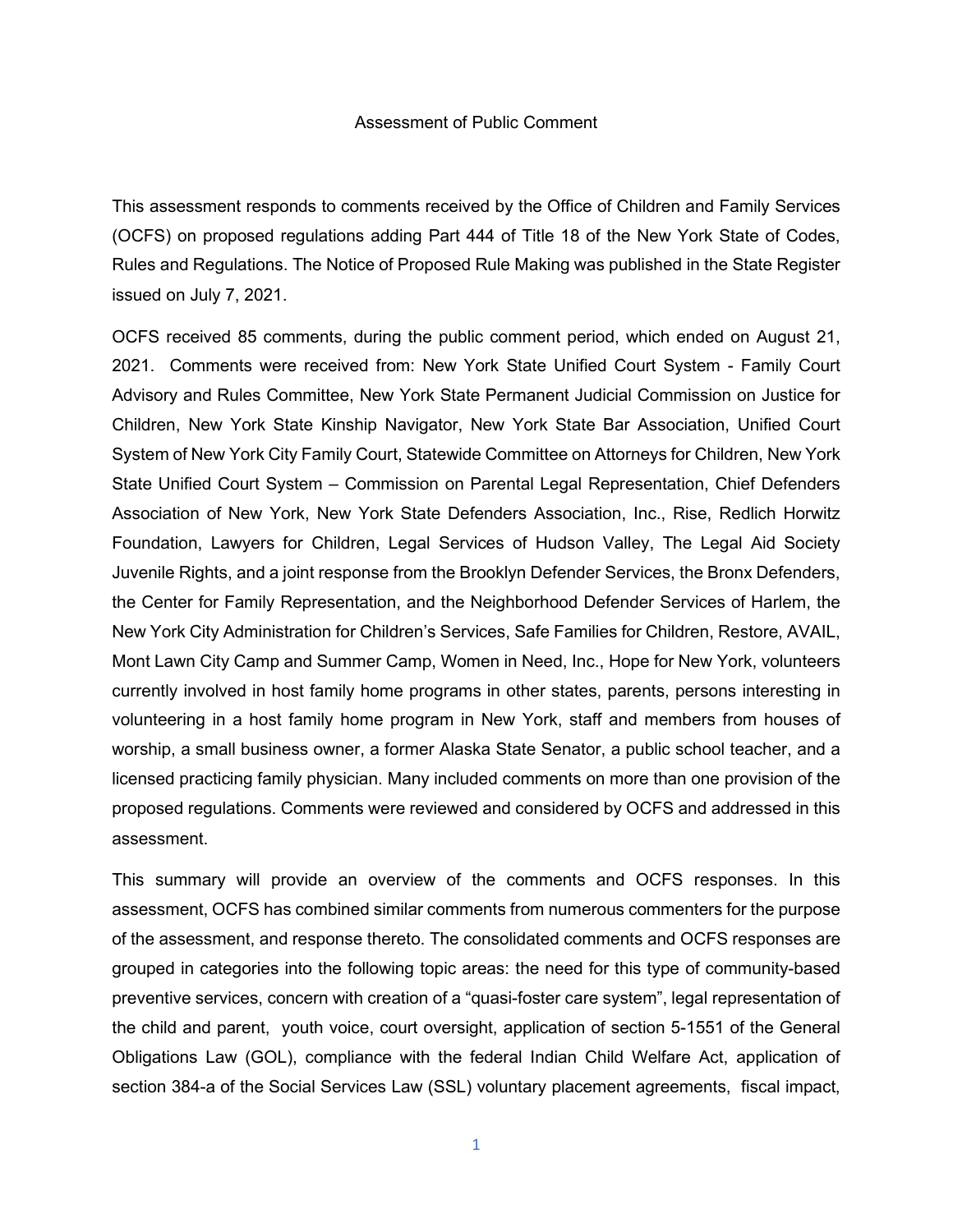conflict with state statutes, kinship and sibling placements issues, program monitoring, educational stability, visitation, non-custodial parent issues, services to the parents and child, child's rights, disproportionate impact on poor families of color, financial responsibility for care, host family home agency/child contacts, interstate placements, extension of placement, reunification of child with parent, serving LGBTQA+ youth, adequacy of host family and staff training and additional public input.

OCFS received comments from individuals and community groups who strongly supported the revised proposed regulations and who referenced the success of similar host family home programs in other states. Comments were received from persons residing in New York in support of the revised proposed regulations noting the need for the program or the willingness to volunteer as a host family home. Commenters in favor of the revised proposed regulations noted that this primary prevention model is greatly needed in New York State as a resource to parents who have limited child care options and social networks and who, in some cases, have no immediate family able or willing to provide child care assistance. OCFS concurs that these families are at risk of being involuntarily separated through the current child welfare system. The host family home model retains parental decision making and provides meaningful relationships for the family that will sustain and strengthen them after the crisis, noting that some host family home families provide mentoring for parents after the child is back with the parent. The revised proposed regulations serve to fill a void which currently exists. OCFS maintains that the significant revisions made to the previous version of the proposed regulations more closely align them with a primary prevention model that is supported by the federal Family First Prevention Services Act, namely helping families up stream so they are not reliant on services through the child welfare system. *OCFS is not changing the revised proposed regulations in response to these comments.*

Several commenters objected to the revised proposed regulations on the ground that the revised proposed regulations created a quasi-foster care system. OCFS disagrees with this comment. The revised proposed regulations specifically state that the parent or guardian who enters into a host family home arrangement retains legal custody of the child. The decision to enter into a host family home arrangement is informed and voluntary. Parents are afforded the opportunity to meet host family home families and decide which family can best help them. Placement is time-limited and the revised proposed regulations contain standards that protect the right of the parent or guardian to terminate the arrangement at any time and to have the child returned. The revised proposed regulations mandate that the person in parent relation specify that the parent has the right to revoke the designation at any time and for the child to be immediately returned to the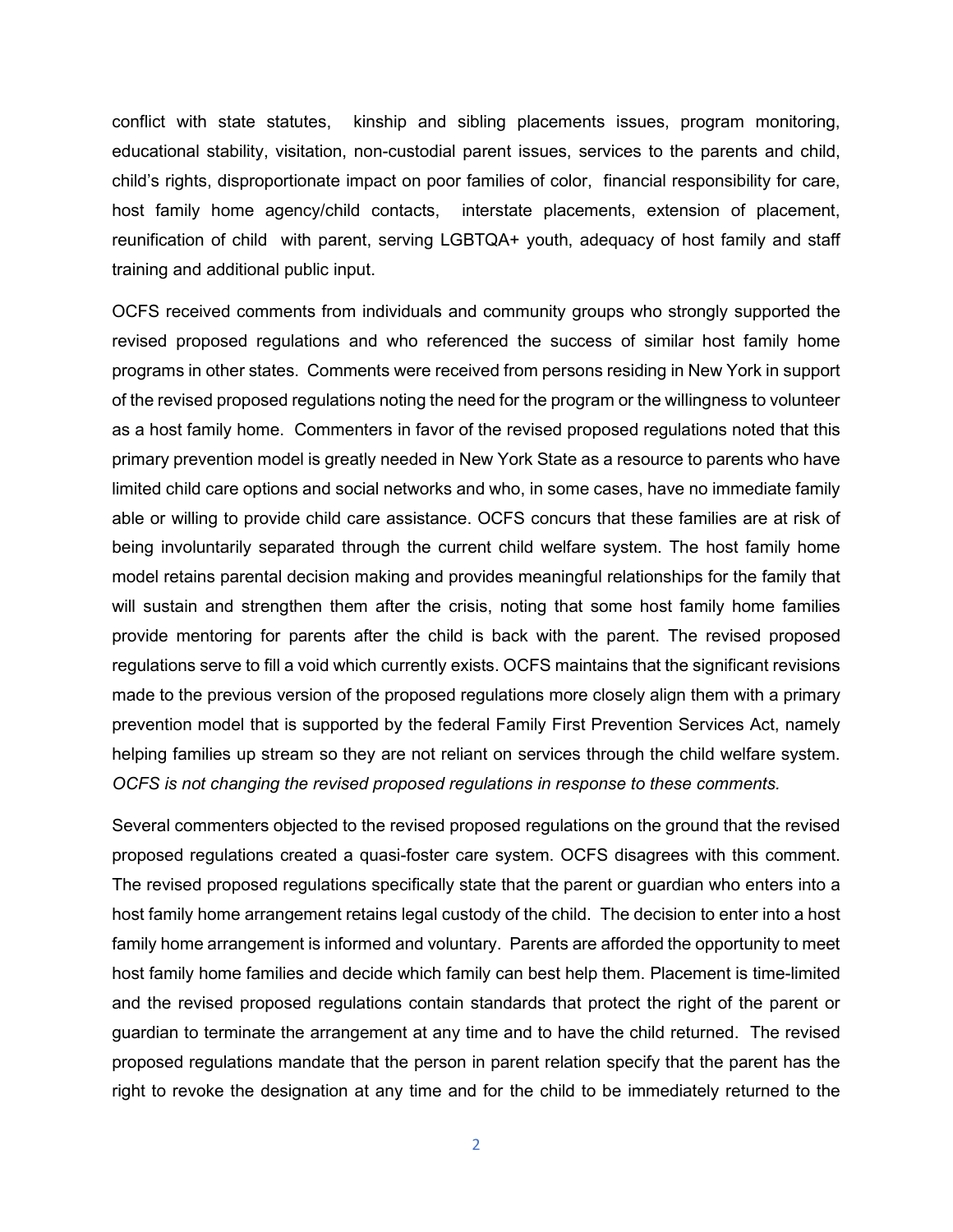parent. The intent of the revised proposed regulations is not to build a quasi-foster care system, but rather the revised proposed regulations are intended to provide a primary prevention community-based program that affords parents the opportunity to engage with an OCFSapproved host family home agency for the purpose of identifying volunteer host family home families who are willing and able to care for a child, especially for those parents who do not have relatives or friends who can assist in caring for their child even when notified of such help is needed. Children are not being removed from their home or placed by New York State, a local department of social services or a host family home agency. *OCFS is not changing the revised proposed regulations in response to this comment.* 

Several commenters objected to the revised proposed regulations because there is no guarantee that the parent or guardian entering into a host family home arrangement will be represented by counsel and because the child involved is not assigned counsel. OCFS maintains that the revised proposed regulations adequately address the issue of legal representation of the parent or guardian by the regulatory requirements that the parent or guardian be advised of their right to counsel and the provision of information regarding the availability of free or low-cost legal services. OCFS would note that the standards in the revised proposed regulations relating to parental/guardian legal representation exceed the statutory requirements currently in place for a designation of person in parental relation (Article 15-A of the GOL). Regarding legal representation of the child, as referenced above, the host family home arrangement is not a foster care placement. The host family home arrangement is based on the designation of a person in parental relation which currently does not require or authorize the appointment of legal counsel for the child. *OCFS is not changing the revised proposed regulations in response to this comment*.

Some commenters expressed concern that the revised proposed regulations do not adequately afford youth involved in the host family home arrangement with a voice. In response to the initial public comment period, OCFS revised the proposed regulations to provide that youth 14 years of age or older must be consulted with by the host family home agency regarding the initial and any subsequent extensions of a host family home arrangement. This standard exceeds the current requirements for a designation of person in parental relation and exceeds the requirements for the execution of a voluntary surrender pursuant to section 384 of the SSL or a voluntary placement agreement pursuant to section 384-a of the SSL. *OCFS is not changing the revised proposed regulations in response to this comment.*

Some commenters objected to the revised proposed regulations because they do not require court oversight of the host family home arrangement. Respectfully, OCFS is without the statutory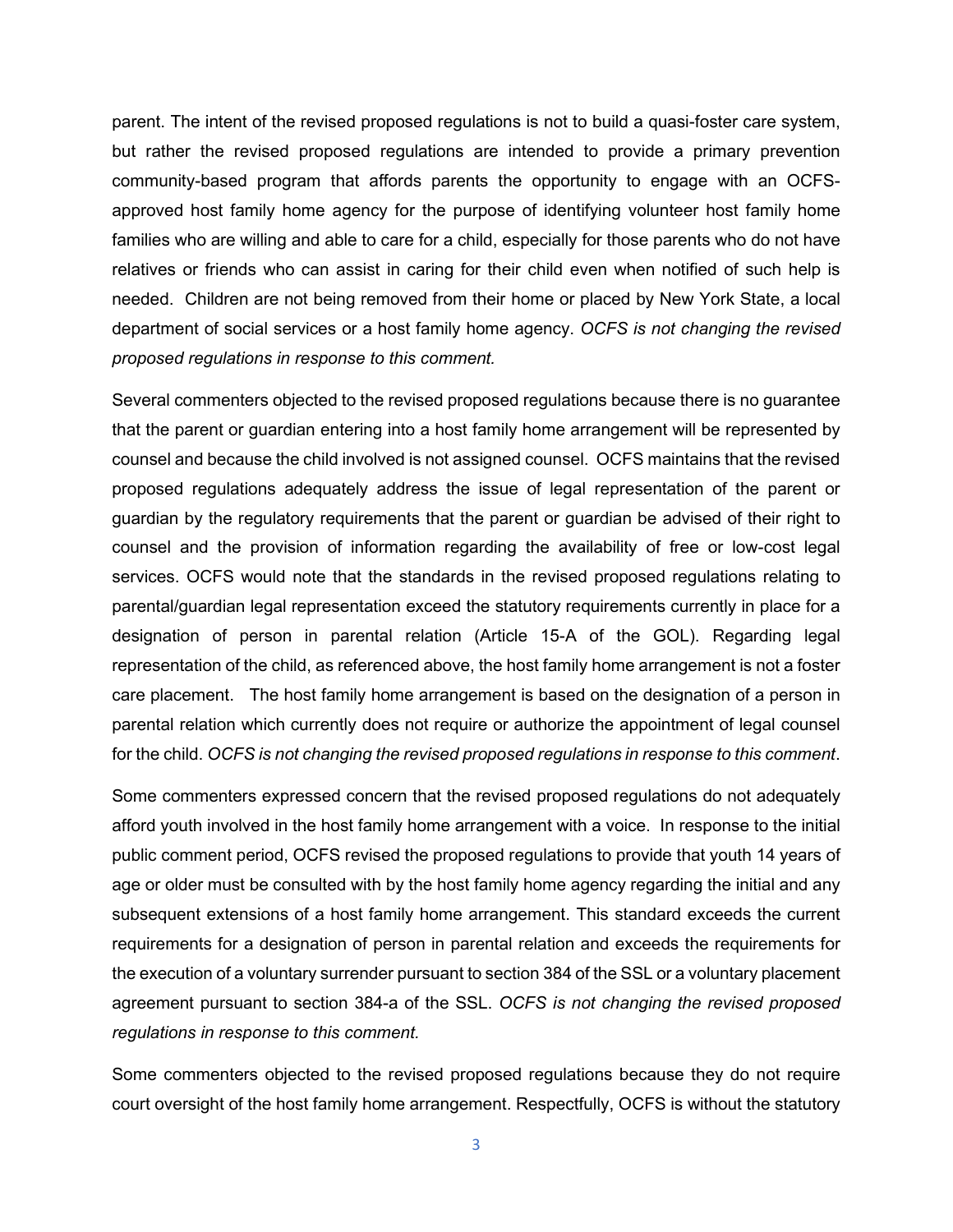authority to require by regulation that courts oversee such arrangements. The arrangements contemplated by the revised proposed regulations are supported through a designation of a person in parental relation which, in accordance with Article 15-A of the GOL, also does not authorize or require court oversight. The decision by a parent or guardian to voluntarily enter into a host family home arrangement is also supported by the right of a parent or guardian to place out a child for the purpose of providing care (see sections 371(12) and 374(2) of the SSL). Such right is not conditioned on prior court approval or oversight. *OCFS is not changing the revised proposed regulations in response to this comment.*

Some commenters objected to the use of the person in parental relation set forth in Article15-A of the GOL as a component of the host family home program. The objection included that Article 15-A of the GOL was never intended to apply to host family home arrangements and only contemplated placement with relatives. Another comment was that references to the person in parental arrangements are inapposite and that OCFS lacked the legal authority to promulgate the host family home regulations. OCFS disagrees with these comments. There is no express limitation in Article15-A of the GOL that restricts the use of the person in parental relation to relatives. Such an interpretation would have the impact of precluding arrangements with nonrelatives such as fictive kin. In addition, such interpretation would deprive the right of a parent or guardian to exercise the statutory right to arrange for the care of their child, as granted by sections 371(12) and 374(2) of the SSL. OCFS respectfully maintains that it possesses the necessary statutory authority to promulgate the revised proposed regulations in accordance with sections 20, 34 and 460-a of the SSL. *OCFS is not changing the revised proposed regulations in response to these comments.*

One commenter asserted that the revised proposed regulations fail to comply with the notification requirements of the federal Indian Child Welfare Act (25 USC §1901 et seq.) [ICWA]. OCFS disagrees. The arrangements contemplated by the revised proposed regulations do not fall within any of the four categories of placements set forth in the definition of a child custody proceedings [25 USC §1903(1)] that would subject host family homes to ICWA standards. A host family home arrangement is not a termination of parental rights, pre-adoptive placement or an adoptive placement. It is not a foster care placement because, aside from the host family home arrangement not being an action removing a child from a parent, the parent or guardian in a host family home arrangement can have the child returned upon demand. *OCFS is not changing the revised proposed regulations in response to this comment.*

4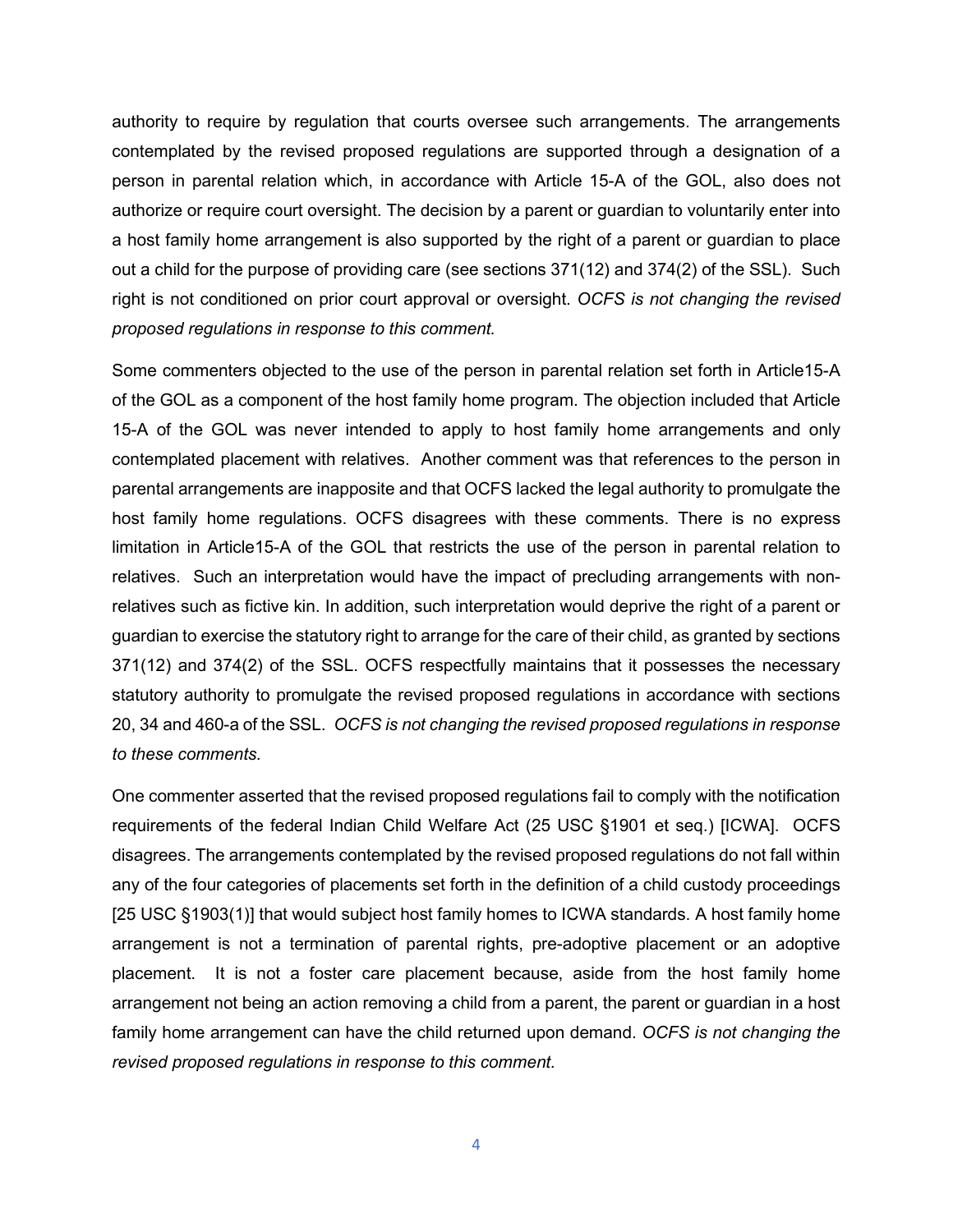Some commenters were critical of the revised proposed regulations because New York currently has statutory mechanisms for parents and guardians to voluntarily place their child into foster care. OCFS recognizes that section 384-a of the SSL authorizes a parent to transfer legal custody to a local department of social services. That is foster care. At a point, such a placement requires court approval for the return of the child. The parent has no authority to approve the caregiver. The revised proposed regulations establish a parental rights approach affording a parent ability to make an informed and voluntary decision regarding the temporary care of their child and agreeing to the specific host family home caregiver. *OCFS is not changing the revised proposed regulation in response to this comment.*

One commenter stated that the revised proposed regulations would have significant fiscal implications to the state because the revised proposed regulations authorize placement only until age 18. The commenter stated that foster children are often not able to live on their own at age 18 requiring the receipt of assistance or continuation in foster care. OCFS' response is that the host family home program is not foster care. Arrangements in host homes are intended to be temporary, which often does not occur in foster care. OCFS also believes that the vast majority of the children who would benefit from a host family home arrangement will be younger children who remain the financial responsibility of their parent or guardian under Article 5 of the FCA. *OCFS is not changing the proposed regulations in response to this comment*.

Some commenters claimed that the revised proposed regulations were out of harmony with current state statutes and legislative intent relating to placement of children in foster homes and with authorized agencies. In addition, that there was no statutory authority for the removal of a child and possibly multiple extensions of placement without the offering of services to prevent removal or enable the child to return home. OCFS disagrees with this analysis. Host home arrangements are not foster care. Unlike foster care, the parent or guardian retains legal custody when a child is placed in a host home. The entering into the host family home arrangement and its termination are left to the parent or guardian. Arrangements made by the parent in a host family home are consistent with the rights of parents under the SSL and the GOL. *OCFS is not changing the revised proposed regulations in response to these comments*

Some commenters expressed concerns that the revised proposed regulations do not adequately reflect foster care provisions applicable to kinship preferences and sibling placements. OCFS' response is that, unlike foster care, the parent is the decision maker regarding who will care for the parent's child, whether kin or not, and whether siblings will be cared for together in a host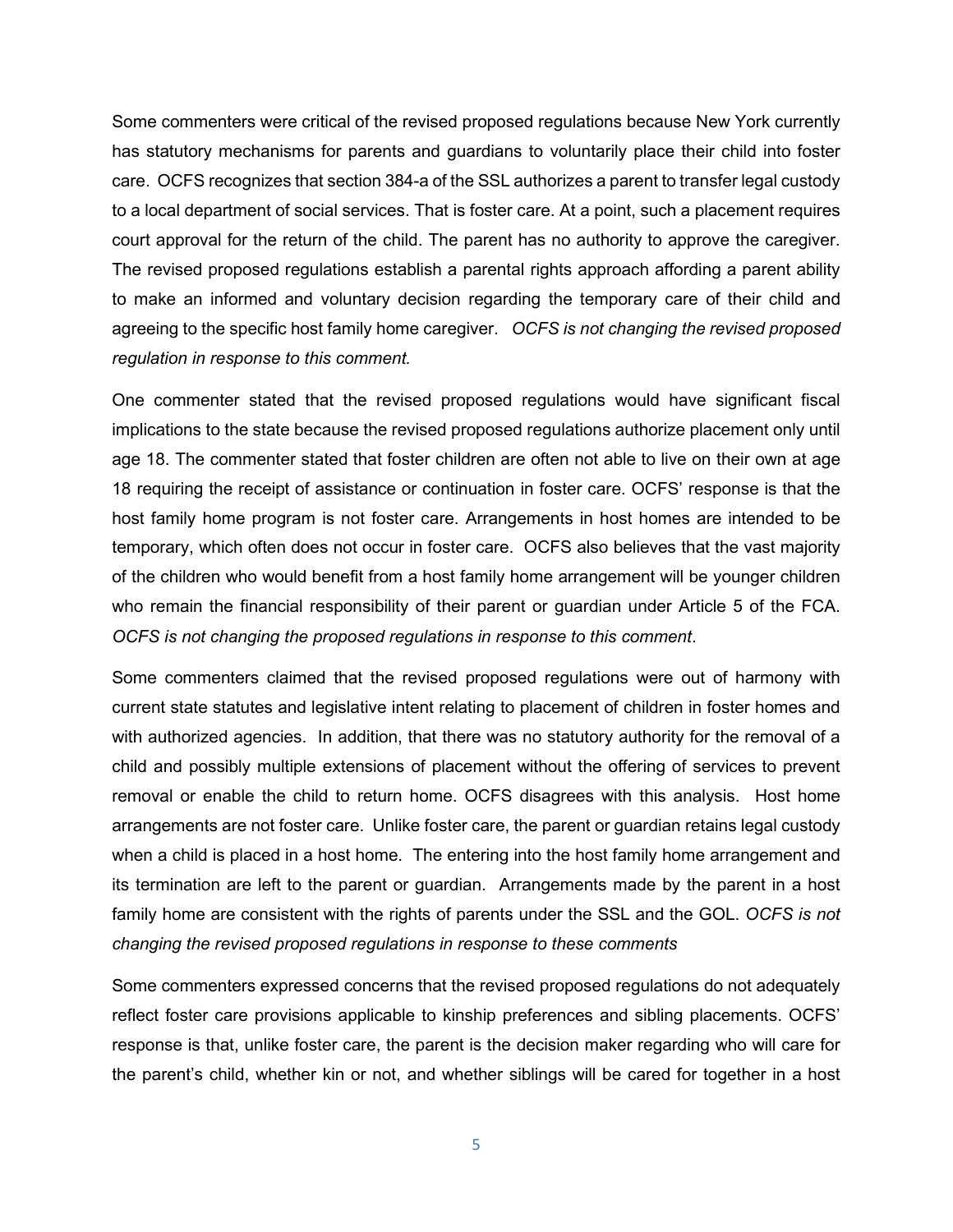family home. Such rights are consistent with the authority granted to the parent in Article 15-A of the GOL. *OCFS is not changing the revised proposed regulations in response to this comment.*

One commenter expressed concern that OCFS should not be the agency responsible for monitoring host home programs as it is too much intrusion in a private matter, while other commenters questioned the level of monitoring by OCFS. In accordance with section 460-a of the SSL, OCFS is responsible for the approval of entities seeking to operate a host family home program placing out children. In accordance with sections 371(10) and 460-c of the SSL, OCFS has the authority and responsibility to monitor host family home agencies. In accordance with such oversight and monitoring authority, OCFS will review host family home in same manner as other approved and licensed child welfare programs, as well as access its effectiveness in helping all families. For example, should OCFS receive a complaint, standard operating practice is for OCFS to contact the complainant, the applicable agency and other relevant parties regarding the complaint. *OCFS is not changing the revised proposed regulations in response to these comments.*

Some commenters raised concerns regarding the educational stability of a child placed in a host family home. OCFS' response is that the revised proposed regulations require that when considering a potential host family home, the host family home agency must take into consideration the child's exiting educational setting and the proximity of such setting to the potential host family home. The revised proposed regulations state that the child has the right to participate in an educational program in accordance with existing law. In addition, the subject of the education of the child is one of the required subjects, terms and conditions of the person in parental relation executed by the host family home agency and the parent or guardian. As such, the custodial parent or guardian has ultimate decision making over the subject of educational stability which a parent or guardian in a foster care or a FCA 1017 placement does not. *OCFS is not changing the revised proposed regulations in response to this comment.*

Some commenters raised concerns that the revised proposed regulations did not adequately address visitation and parent time issue, including the circumstances and frequency of visitation. OCFS' response is that the revised proposed regulations require that when considering a potential host family home, the host family home agency must take into consideration the proximity of such host family home to the parent in order that the parent/child visitation plan may be carried out. In addition, the revised proposed regulations require that the designation of parental relation must address the visitation and contact rights of the child and the child's parent and other relatives while the child is cared for in the host family home. The revised proposed regulations prohibit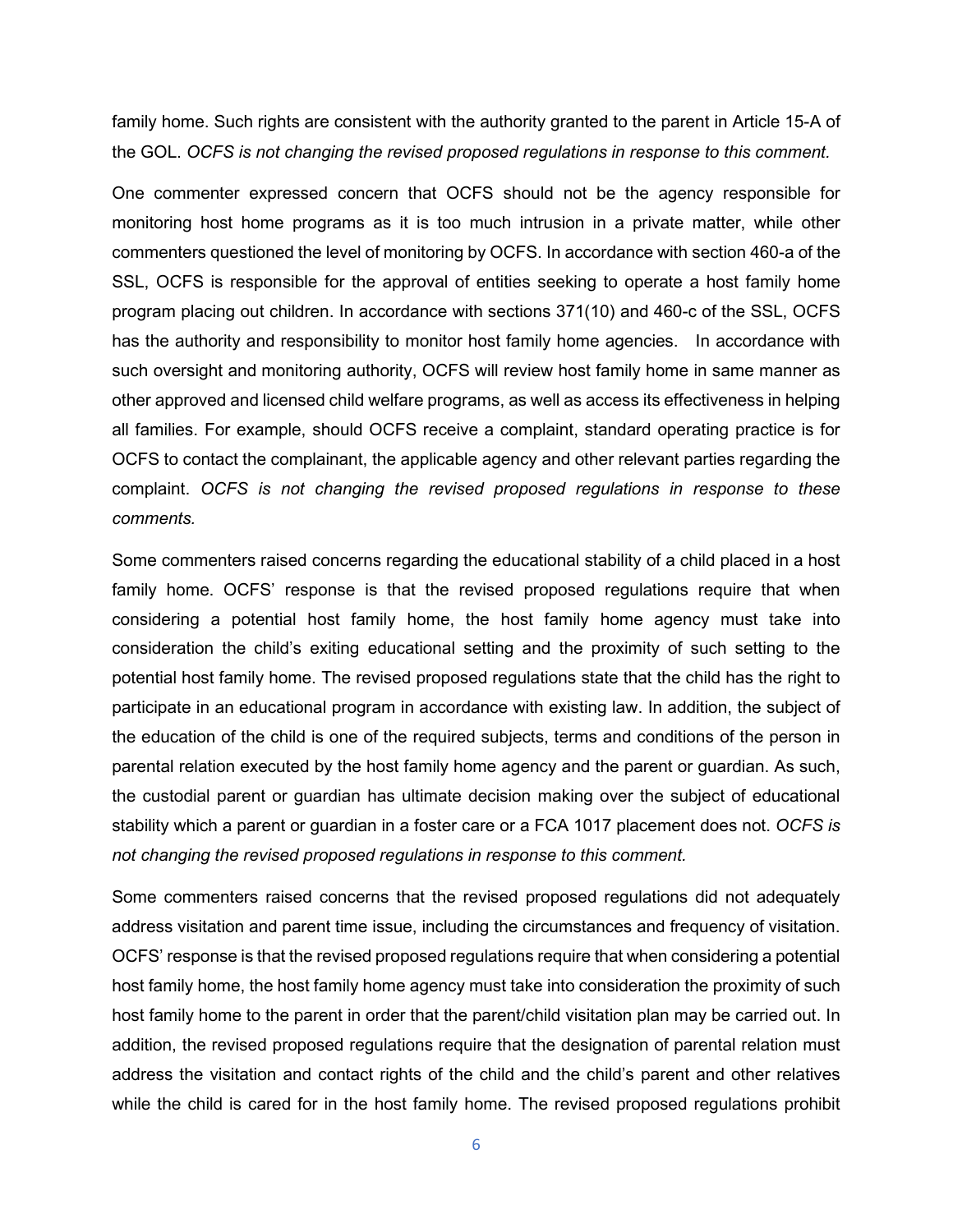deprivation of visitation as punishment. They also require the host family home agency inform the host family home of the plans for visitation, including probable location. Again, the parent, unlike in a foster care placement, retains ultimate decision making relating the issue of visitation. *OCFS is not changing the revised proposed regulation in response to this comment.*

Some commenters raised concerns that the revised proposed regulations did not adequately address the issue of "non-custodial parents"' OCFS' response is that the revised proposed regulations require that prior to the execution of the designation of person in parental relation, the host family home agency must make a diligent effort to notify any parent with legal custody of the child or the child's legal guardian, as identified by the parent with legal custody seeking the assistance of the host home agency. OCFS would point out that the current standards in Article 15-A of the GOL do not address this issue. However, OCFS understands the need to secure a clear understanding and appreciation of the standing and rights of parents. In that regard, OCFS will address this subject in more detail in a future release to the field. *OCFS is not changing the revised proposed regulation in response to this comment.*

Some commenters expressed concerns that the revised proposed regulations do not adequately address the provision of services to the parent or the child. OCFS' response is that the revised proposed regulations require the host family home agency at the time a parent is considering the option of a host family home and following the execution of the designation of in parental relation to provide information and referral services to the parent that includes community social services resources designed to address the needs of the family. The children in question are not in the legal custody of a local department of social services. It is the parent who has the decisionmaking authority to seek services, including preventive services which, absent a court order, are voluntary. OCFS recognizes the importance of this subject and the adequacy of such notification. OCFS will address this subject at the time an entity seeks OCFS approval to operate a host family home agency and will review compliance as part of the OCFS monitoring function. *OCFS is not changing the revised proposed regulations in response to this comment.*

One commenter objected to the revised proposed regulations on the ground that they did not provide guarantees afforded children in all other out-of-home care relating to school stability, proximity to their home, provision of medical care, practice of religion, right to participate in normal activities, and other rights. OCFS disagrees with this comment. The revised proposed regulations expressly address the child's right to practice his or her religion. In addition, the host family home must recognize and respect the religious wishes of the parent of the child and endeavor to protect and preserve their religious faith, including making provisions for the child to attend religious

7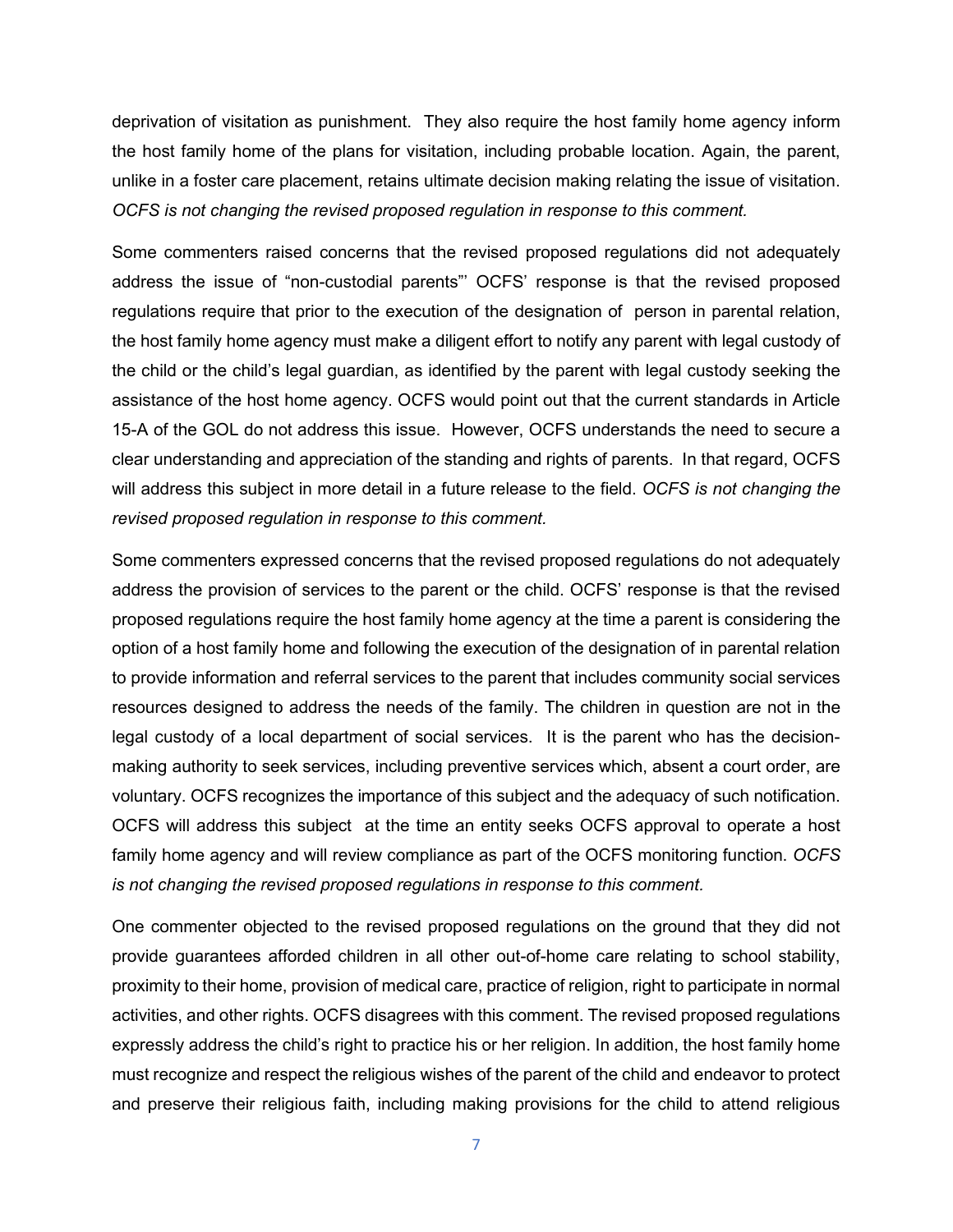services. The revised proposed regulations also expressly mandate that each child in a host family home has the right to enjoy freedom of cultural and ethnic practices, including language expression and religion. The revised proposed regulations require when considering a potential host family home that the host family home agency must take into consideration the proximity of the potential host family home to the child's parent. The subject of educational stability is addressed above. The revised proposed regulations require the host family home to allow the child to mingle freely and on an equal footing with other children in the family and community and to share both pleasures and responsibilities. Regarding health care, the parent must provide the necessary consent for medical care for the child as required by the Public Heath Law. Children in a host family home arrangement are if fact provided with rights very similar to those afforded children in foster homes. Such rights extend beyond those available to children in court ordered FCA 1017 placements. *OCFS is not changing the revised proposed regulations in response to this comment.*

One commenter objected to the revised proposed regulations on the basis that the host home model perpetrates the idea that poor families of color need the help of volunteer parents who reside outside of their communities to raise their children. OCFS disagrees that the revised proposed regulations have such a purpose or intent. As noted above, the host family home model is intended as a voluntary program providing temporary care for children. The parent retains legal custody of the child and can demand the return of the child at any time. The host family home agency must offer, to the extent possible, host family home options located in the community in which the parent and child reside. If the parent is not satisfied with the options offered by the host family home agency but is aware of a person, including a relative in their own community who would care for the child, nothing in the revised proposed regulations prevents the parent from entering into a designation of person in parental relation with that person outside of the host family home model. Clearly, the issue of potential adverse impact on poor families of color is always of a deep concern to OCFS. OCFS will monitor this issue in relation to the initial approval of host family home programs and their ongoing operations*. OCFS is not changing the revised proposed regulations in response to this comment.*

Some commenters expressed concern that the revised proposed regulations were not clear regarding who has financial responsibility for the child who is cared for in a host family home placement. OCFS disagrees with this comment. The revised proposed regulations expressly state that financial responsibility does not transfer to the host family home when the child is placed in that home. The entering into the designation of person in parental relation does not transfer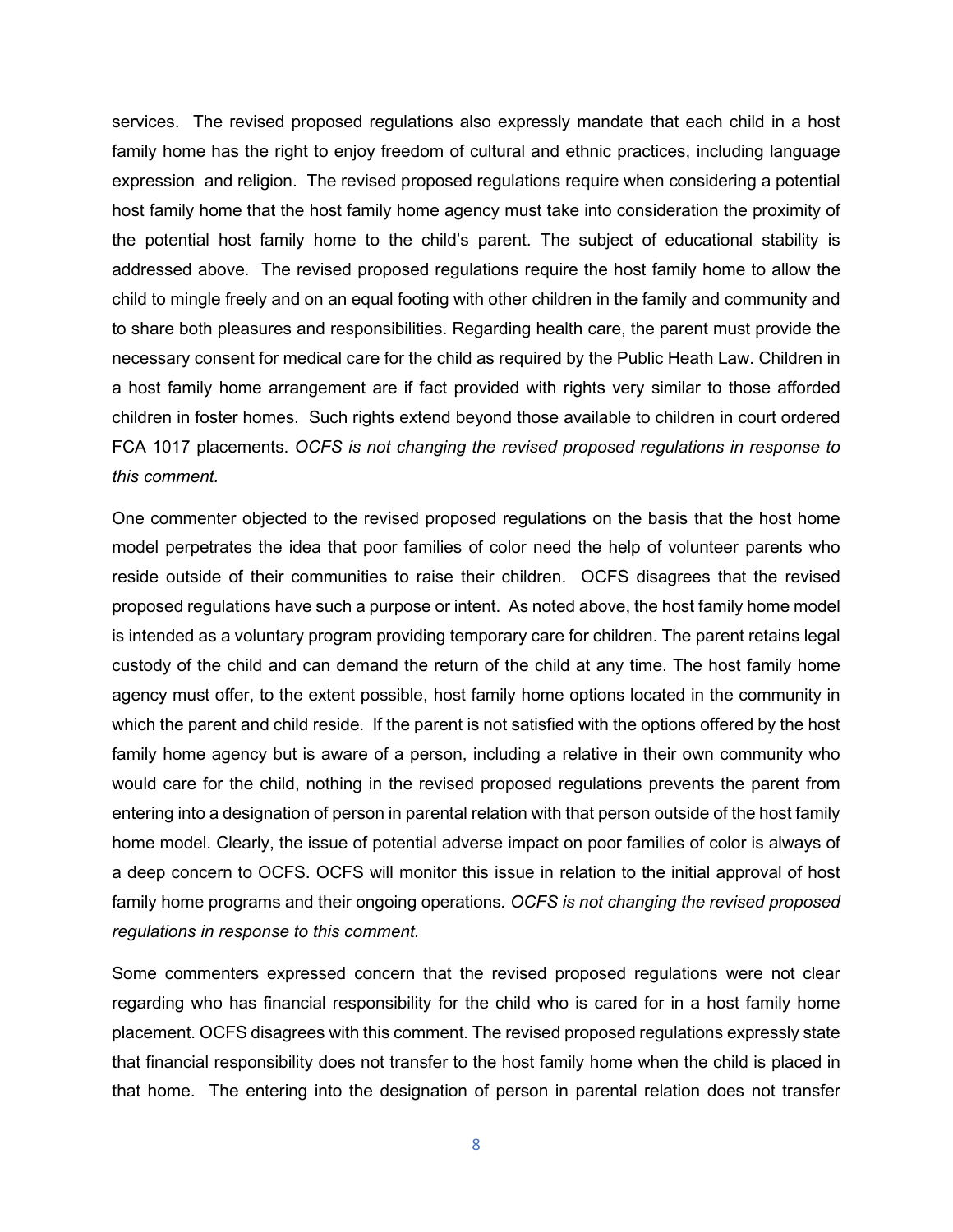financial responsibility established by section 413 of the FCA from the parent to the host family home. The revised proposed regulations require that the designation of person in parental relation must specify the financial arrangements for the care of the child as agreed between the parent and host family home. *OCFS is not changing the revised proposed regulations in response to this comment.*

One commenter expressed concern over the frequency, substance and documentation of the contacts by the host family home agency with the child while the child is cared for in the host family home. OCFS would point out that the frequency of the contacts required by the revised proposed regulations reflect the standards applicable to foster children placed in foster homes pursuant to 18 NYCRR 441.21. The revised proposed regulations require that such contacts address the safety of the child, reaction to separation from the child's parent and adjustment of the child in the host home. As part of OCFS approval of a host family home agency, the host family home agency has an ongoing responsibility to monitor compliance with host family home standards by the host family home. The host family home agency will be required to document such interactions. OCFS will verify compliance in its approval process of any host family home applicant and ongoing monitoring of the host family home program. *OCFS is not changing the revised proposed regulations in response to this comment.*

One commenter expressed concern that there is no assurance in the revised proposed regulations that no child could be placed with a host family home out of state, that such a placement either would be or could be subject to the Interstate Compact on the Placement of Children and that there would then be no assurance that the host family home in the other state would satisfy New York host family home standards. OCFS' response is that while the current Article 15-A of the GOL does not preclude a parent from executing a designation of person in the person in parental relation with a person in another state, it is highly unlikely such an arrangement would be made under the revised proposed regulations for several reasons. As noted previously, the revised proposed regulations set forth standards relating to the issues of providing arrangement options in the child's community, proximity of the child to the parent and taking into consideration the continuation of the child is his or her existing school. As stated previously, the parent is the final decision maker in the arrangement decision process. As such, the parent could refuse any proposed out-of-state host family home arrangement. Regarding the ICPC, should it apply, pursuant to Article V of the ICPC (section 374-a of the SSL), New York retains jurisdiction over any issues relating to custody of the child. Finally, unless a host family home is able to satisfy the standards set forth in the revised proposed regulations, that applicant may not be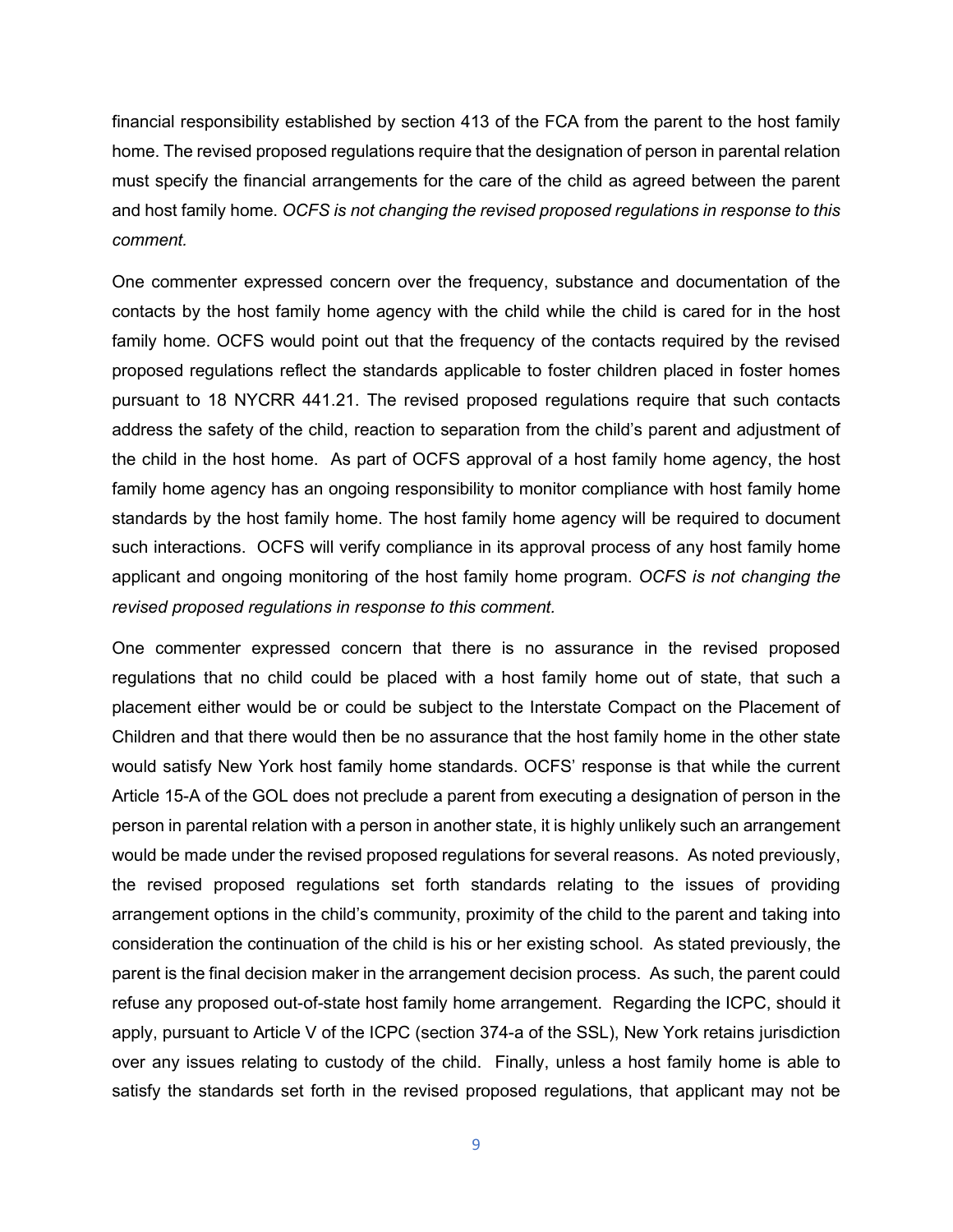approved, and no child may be cared for in that home. *OCFS is not changing the revised proposed regulations in response to this comment.*

One commenter expressed concern that the revised proposed regulations authorized unlimited extensions of placement without supportive services or entitlement to counsel. OCFS' response is the ability of the parent or guardian to extend the designation of person in parental relation in the revised proposed regulations is consistent with the current standards set forth in Article 15-A of the GOL. That being said, it remains OCFS' expectation that arrangements in a host family home will be temporary to enable the parent or guardian to address the issue or issues that have required such an arrangement. While the child is in the host family home arrangement, the host family home agency has an ongoing responsibility to provide information and referral services to the parent upon request. At any time in the placement, the parent is free to apply for services, including preventive services. OCFS has addressed the appointment of counsel issue above. *OCFS is not changing the revised proposed regulations in response to this comment.*

Some commenters had concerns that the revised proposed regulations inadequately addressed the subject of parent/child reunification, including not informing the parent of a court process to secure return of the child. OCFS' position is that regulatory notification of a court process is not necessary as the revised proposed regulations require the immediate return of the child to the parent upon revocation of the designation of person in parental relation. In addition, section 5- 1554 of the GOL addresses how the parent may revoke the designation of person in parental relation. Absent a court order authorizing not returning the child, the failure by the host family home or host family home agency to comply with the revocation and return of the child to the legal custodian would expose the host family home or host family home agency to civil and potentially criminal liability. However, as part of the host family home approval process, OCFS will require the host family home agency to provide any parent or guardian executing the designation of person in parental relation a contact number at OCFS for the purpose of filing a complaint in regard to the failure of compliance with the provisions of the revised proposed regulations, including the issue of revocation of the designation of person in parental relation and the return of the child. *OCFS is not changing the revised proposed regulations in response to this comment*.

Some commenters recommended that OCFS obtain additional input from the public and potentially impacted families. OCFS' response is that the revised proposed regulations have completed two full rounds of public comment. OCFS held a phone forum inviting interested groups who represent broad based constituencies. *OCFS is not adopting this recommendation*.

10